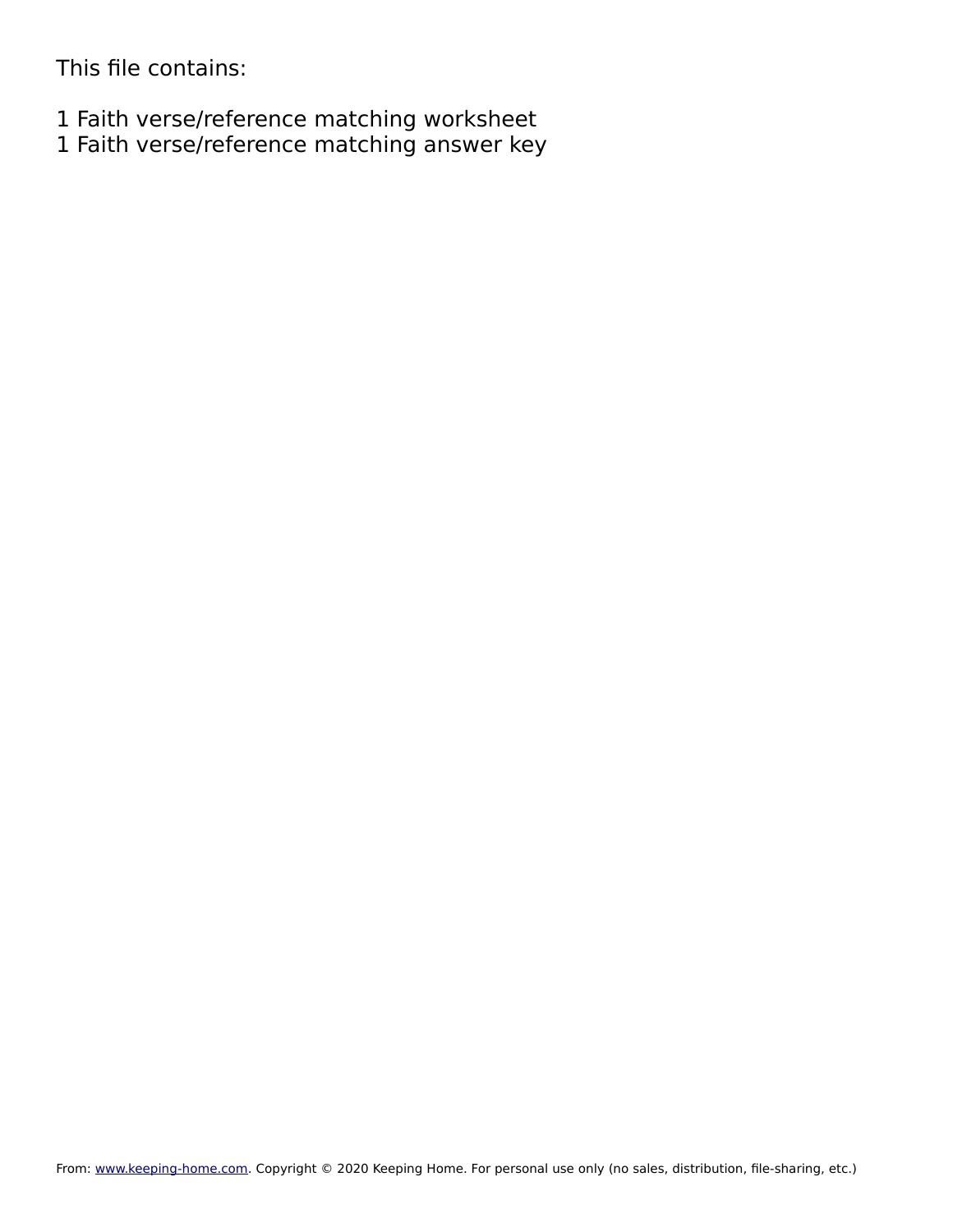## **What Does Faith Mean? Verse/Reference Matching**

Which reference belongs with each verse? Use the reference OR the corresponding letter.

| all that the prophets have spoken                                                                                                      |                                                                                                                                     | 1. Then he said unto them, O fools, and slow of heart to believe       |                                                     |
|----------------------------------------------------------------------------------------------------------------------------------------|-------------------------------------------------------------------------------------------------------------------------------------|------------------------------------------------------------------------|-----------------------------------------------------|
| 2. But as many as received him, to them gave he power to<br>become the sons of God, even to them that believe on his<br>name. $\ldots$ |                                                                                                                                     |                                                                        |                                                     |
| have everlasting life.                                                                                                                 | <b>3.</b> For God so loved the world, that he gave his only begotten<br>Son, that whosoever believeth in him should not perish, but |                                                                        |                                                     |
| yea, we establish the law.                                                                                                             | 4. Do we then make void the law through faith? God forbid:                                                                          |                                                                        |                                                     |
| <b>5.</b> For we walk by faith, not by sight.                                                                                          |                                                                                                                                     |                                                                        |                                                     |
| 6. But that no man is justified by the law in the sight of God, it<br>is evident: for, The just shall live by faith.                   |                                                                                                                                     |                                                                        |                                                     |
| <b>7.</b> Above all, taking the shield of faith, wherewith ye shall be<br>able to quench all the fiery darts of the wicked.            |                                                                                                                                     |                                                                        |                                                     |
| <b>8.</b> For by grace are ye saved through faith; and that not of<br>yourselves: it is the gift of God                                |                                                                                                                                     |                                                                        |                                                     |
| of things not seen.                                                                                                                    |                                                                                                                                     | <b>9.</b> Now faith is the substance of things hoped for, the evidence |                                                     |
|                                                                                                                                        | 10. Even so faith, if it hath not works, is dead, being alone.                                                                      |                                                                        |                                                     |
|                                                                                                                                        | 11. For whatsoever is born of God overcometh the world: and<br>this is the victory that overcometh the world, even our faith.       |                                                                        |                                                     |
|                                                                                                                                        | 12. What time I am afraid, I will trust in thee.                                                                                    |                                                                        |                                                     |
| he shall direct thy paths.                                                                                                             | 13. Trust in the Lord with all thine heart; and lean not unto                                                                       | thine own understanding. In all thy ways acknowledge him, and          |                                                     |
| A. Hebrews 11:1<br>B. 1 John 5:4<br>C. Ephesians 2:8<br>D. Ephesians 6:16                                                              | E. James $2:17$<br>F. Romans 3:31<br>G. Psalm 56:3                                                                                  | H. Galatians 3:11<br>I. Luke 24:25<br>J. 2 Corinthians 5:7             | K. John 1:12<br>L. John $3:16$<br>M. Proverbs 3:5-6 |